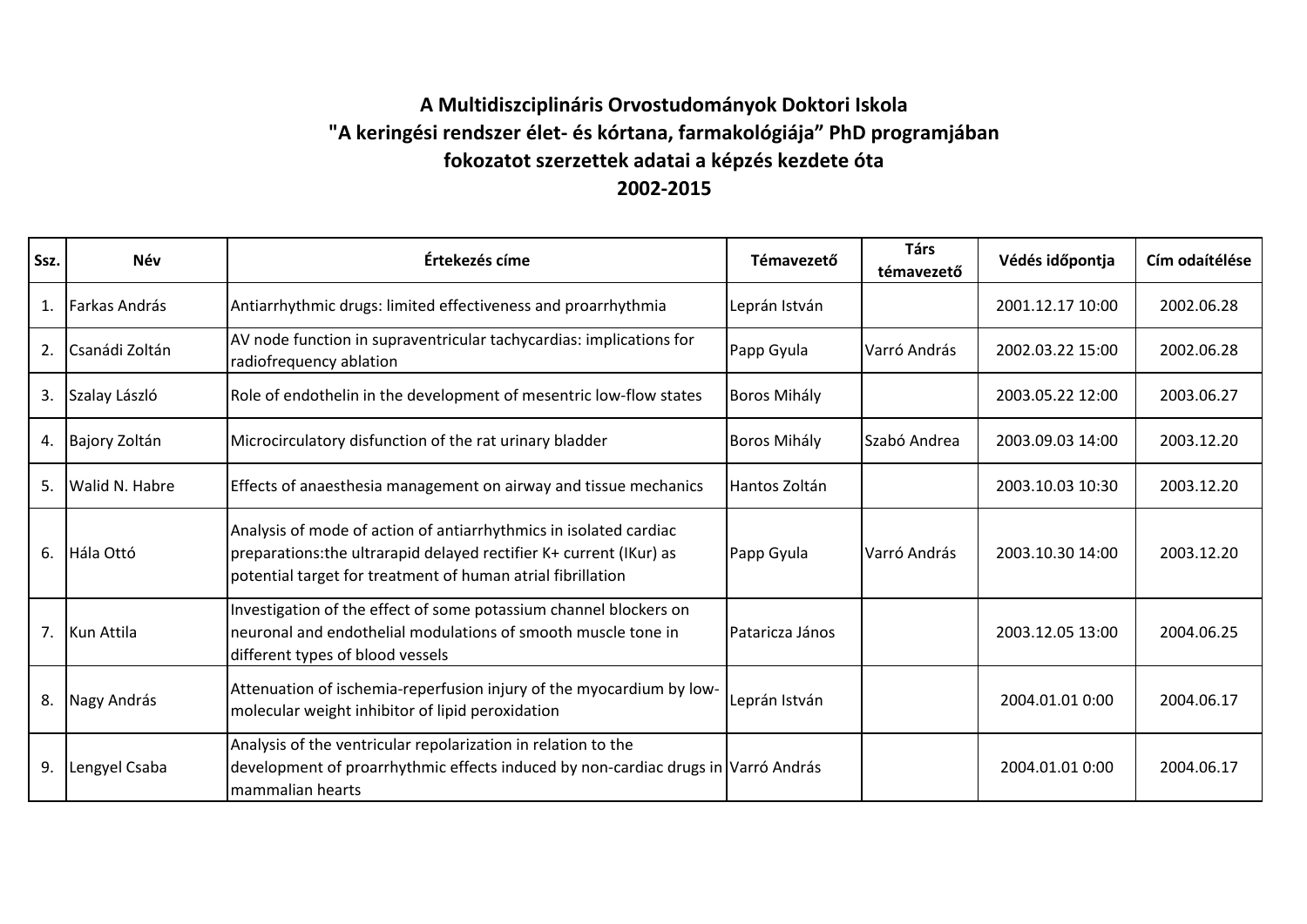|     | 10. Takács János           | Cellular elctrophysiological effects of the antiarrhythmic drugs                                                                                    | Papp Gyula          | Varró András        | 2004.02.27 12:00 | 2004.06.17 |
|-----|----------------------------|-----------------------------------------------------------------------------------------------------------------------------------------------------|---------------------|---------------------|------------------|------------|
| 11. | Opincariu-Bitay<br>Miklós  | Cellular electrophysiological and pharmacological measurements on<br>undiseased myocardium                                                          | Varró András        | Papp Gyula          | 2004.04.16 12:00 | 2004.06.17 |
|     | 12. Vajda Kornél           | Microcirculatory heterogeneity during compromised flow conditions<br>in the intestine                                                               | <b>Boros Mihály</b> | Szabó Andrea        | 2004.05.03 15:00 | 2004.06.17 |
|     | 13. Szentpáli Károly       | Comparison of the effects of acid and bile in the canine esophageal<br>mucosa during acute experimental reflux esophagitis                          | Boros Mihály        |                     | 2004.06.21 14:00 | 2004.12.17 |
|     | 14. Balogh Zsolt           | The prediction and prevention of postinjury multiple organ failure                                                                                  | <b>Boros Mihály</b> |                     | 2005.02.07 14:00 | 2005.05.20 |
|     | 15. Nagy Zsolt             | PCR methods for mutagenesis and gene expression proiling                                                                                            | Puskás László       |                     | 2005.05.31 9:30  | 2005.12.06 |
|     | 16. Babik Barna            | Monitoring of respiratory mechanics with LFOT during cardiac surgery                                                                                | Hantos Zoltán       |                     | 2005.06.06 13:00 | 2005.12.06 |
|     | 17. Biliczki Péter         | Electrophysiological investigation of antiarrhythmic compunds:<br>mechanisms and the significance of repolarization in the<br>proarrhythmic effects | Varró András        |                     | 2005.10.12 12:00 | 2005.12.06 |
|     | 18. Erős Gábor             | Possibilities of mucosal protection in bile-induced esophageal<br>inflammation                                                                      | <b>Boros Mihály</b> |                     | 2006.01.01 0:00  | 2006.12.20 |
| 19. | Fehér Liliána<br>Zsuzsanna | Application of microarray and quantitative real-timePCR methods in<br>oncology                                                                      | Puskás László       |                     | 2006.05.29 0:00  | 2006.06.08 |
|     | 20. Szigeti Zsolt          | Effects of preconditioning on myocardial regional contractility during<br>low-flow ischaemia; the possible role of nitric oxide                     | Végh Ágnes          |                     | 2006.06.01 11:00 | 2006.06.08 |
|     | 21. Bogáts Gábor           | Innovative potentials in cardiac surgery                                                                                                            | <b>Boros Mihály</b> |                     | 2006.10.30 10:00 | 2006.12.20 |
| 22. | Gera László                | Reperfusion injury of the periosteal microcirculation                                                                                               | Szabó Andrea        | <b>Boros Mihály</b> | 2007.02.06 14:00 | 2007.06.18 |
|     | 23. Bálint Zoltán          | Investigating biological samples with atomic force microscope: from<br>living cells to molecular level                                              | Váró György         |                     | 2007.03.20 11:00 | 2007.06.18 |
|     | 24. Sallai László          | Crystal structure of the AAA and DNA-binding domain of the sigma54-<br>activator ZraR                                                               | Dux László          |                     | 2007.04.18 14:00 | 2007.06.18 |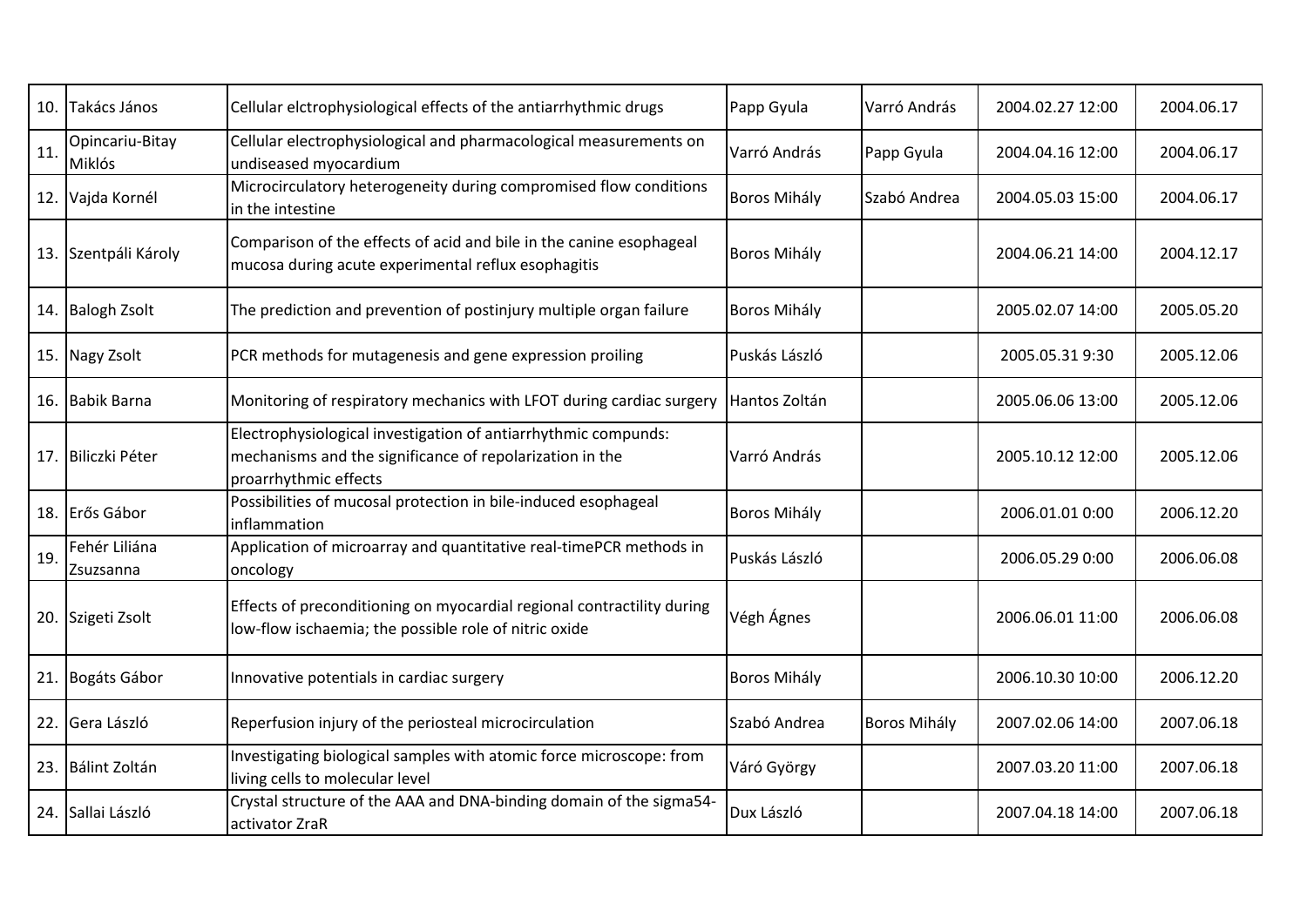|      | 25. Acsai Károly                  | Pharmacological modulation of the cardiac Na+/Ca2+ exchanger: role<br>in the study of Ca2+ handling and possible therapeutic applications                                                                    | Varró András        | 2007.12.13 11:00 | 2008.04.10 |
|------|-----------------------------------|--------------------------------------------------------------------------------------------------------------------------------------------------------------------------------------------------------------|---------------------|------------------|------------|
|      | 26. Hőhn József                   | Modulation of vascular tone by activators and inhibitors of membrane<br>potassium channels in isolated conductance and capacitance blood<br>vessels with especial regard to levosimendan, an inodilator drug | Pataricza János     | 2008.04.24 14:00 | 2008.06.12 |
|      | 27. Palásthy Zsolt                | Colon obstruction-induced motility changes - the roles of the<br>glutamate and nitric oxide"                                                                                                                 | Kaszaki József      | 2008.06.25 14:00 | 2008.12.11 |
|      | 28. Papp Rita                     | Role of gap junctions in acute ischemia-induced arrhythmias and in the<br>antiarrhythmic effect of ischemic preconditioning                                                                                  | Végh Ágnes          | 2008.10.20 13:00 | 2008.12.11 |
| 29.  | <b>Torday Csilla</b>              | Hypoxia-induced methane generation in vivo and in vitro: mechanism<br>and significance                                                                                                                       | <b>Boros Mihály</b> | 2009.04.08 15:00 | 2009.06.04 |
|      | 30. Nagy Zsolt Ákos               | In vitro study of the electrophysiological properties of several<br>cardioactive drugs in mammalian hearts                                                                                                   | <b>Jost Norbert</b> | 2009.04.23 13:00 | 2011.12.15 |
|      | 31. Joseph C. Koo                 | Conformational dependence of the intrinsic acidity of the aspartic acid<br>residue sidechain in N-acetyl-L-aspartic acid-N'-methylamide                                                                      | Varró András        | 2009.05.28 11:00 | 2009.06.04 |
|      | 32. Varga Renáta                  | Inflammatory activation after experimental limb ischemia-reperfusion.<br>The possibilities of the therapy                                                                                                    | Szabó Andrea        | 2009.06.22 10:00 | 2009.11.23 |
|      | 33. Márton Zoltán                 | Relaxation of isolated arteries by C-type natriuretic peptide; a model<br>for developing hyperpolarizing vasodilators                                                                                        | Pataricza János     | 2009.06.30 14:00 | 2009.11.23 |
| 34.  | Britta S von Ungern-<br>Sternberg | Effects of anaesthesia and perioperative management on respiratory<br>function in children                                                                                                                   | Hantos Zoltán       | 2009.10.09 14:00 | 2009.11.23 |
| 35.1 | Török László                      | Microcirculatory damage of the periosteum. From clinical case history<br>to animal experiments and to the bedside                                                                                            | Kaszaki József      | 2009.12.15 13:00 | 2009.12.17 |
|      | 36. Vincenzo Cannizzaro           | Respiratory mechanics in infant and adult mice modelling ventilator-<br>induced lung injury                                                                                                                  | Hantos Zoltán       | 2010.02.10 12:00 | 2010.04.22 |
|      | 37. Ungi Imre                     | Clinical value of procedures in invasive cardiology for the assessment<br>and relief of myocardial ischemia                                                                                                  | Végh Ágnes          | 2010.05.18 15:00 | 2010.06.03 |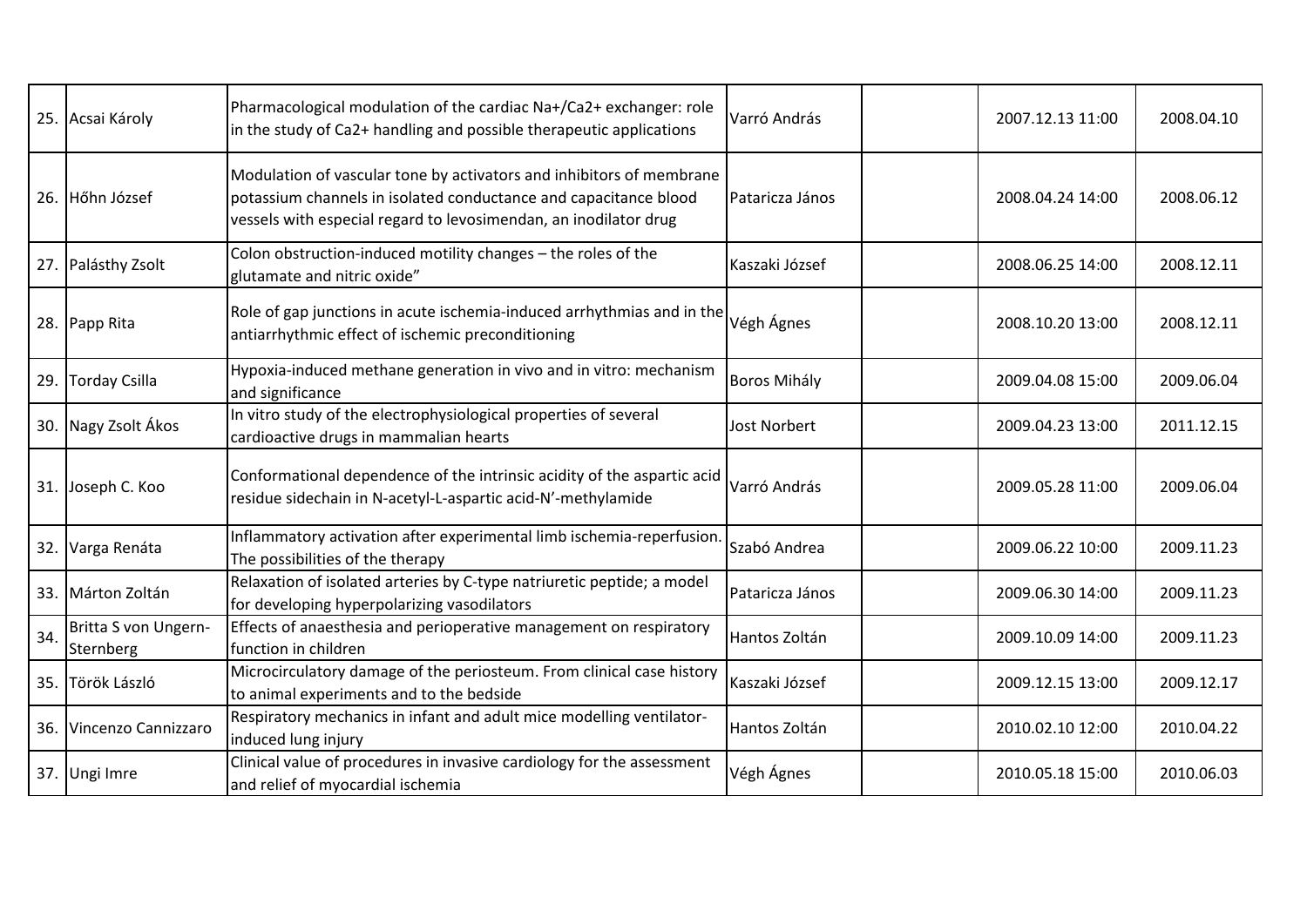|     | 38. Kiss Attila     | The antiarrhythmic effect of exogenous peroxynitrite and<br>preconditioning: the involvement of nitric oxide, superoxide and<br>peroxynitrite                                        | Végh Ágnes     |              | 2011.03.29 11:00 | 2011.06.09 |
|-----|---------------------|--------------------------------------------------------------------------------------------------------------------------------------------------------------------------------------|----------------|--------------|------------------|------------|
|     | 39. Albu Gergely    | Interactions between pulmonary hemodynamics and lung mechanics                                                                                                                       | Peták Ferenc   |              | 2011.05.09 14:00 | 2011.06.09 |
|     | 40. Hartmann Petra  | Neutrophil leukocyte-mediated inflammatory reactions in the<br>periosteum and synovial membrane                                                                                      | Szabó Andrea   |              | 2011.06.24 14:00 | 2011.12.15 |
|     | 41. Eszlári Edgár   | Cardiac and peripheral hemodynamic effects of selective endothelin-A<br>receptor antagonism                                                                                          | Kaszaki József |              | 2011.09.23 15:00 | 2011.12.15 |
|     | 42. Molnár Gábor    | Peripheral and cardiac consequences of diminished nitric oxide<br>production                                                                                                         | Kaszaki József |              | 2011.10.25 11:00 | 2011.12.15 |
|     | 43. Nagy Norbert    | Calcium-dependent modulation of the cardiac repolarization                                                                                                                           | Tóth András    |              | 2012.04.25 14:00 | 2012.06.07 |
| 44. | Tolnai József       | Crackle sounds and lung recruitment                                                                                                                                                  | Hantos Zoltán  |              | 2012.06.27 14:00 | 2012.12.13 |
|     | 45. Kovács Tamás    | Preventive and therapeutic possibilities for inhibition of the<br>inflammatory consequences of experimental colitis                                                                  | Kaszaki József |              | 2012.10.12 14:00 | 2012.12.13 |
|     | 46. Szikora Szilárd | Poking microtubules bring about nuclear wriggling to position nuclei                                                                                                                 | Szabad János   |              | 2012.11.16 14:00 | 2012.12.13 |
|     | 47. Szolnoky Jenő   | Use of arterial graft in beating heart surgery; vasorelaxing effects of<br>colloidal Biseco solution and inodilator drug, levosimendan, in isolated Pataricza János<br>radial artery |                |              | 2012.12.07 11:00 | 2012.12.13 |
|     | 48. Szél Tamás      | Antiarrhythmic properties of novel antianginal drugs in dog and<br>human cardiac preparations                                                                                        | Virág László   |              | 2013.03.13 13:00 | 2013.05.09 |
|     | 49. Lele Enikő      | Modulation of airway and lung tissue mechanics by different<br>intrapulmonary resident gases                                                                                         | Peták Ferenc   | Babik Barna  | 2013.03.28 11:00 | 2013.05.09 |
|     | 50. Varga Gabriella | Assessment of the anti-inflammatory activity of potentially bioactive<br>compunds by intravital microcirculatory analysis                                                            | Kaszaki József |              | 2013.04.29 13:00 | 2013.05.09 |
|     | 51. Greksa Ferenc   | Microvascular reactions of normal and osteoporotic bones in response<br>to surgical interventions                                                                                    | Hartmann Petra | Szabó Andrea | 2013.05.29 14:00 | 2013.06.13 |
|     | 52. Czövek Dorottya | Bronchial hyperresponsiveness: animal models and clinical aspects                                                                                                                    | Peták Ferenc   | Novák Zoltán | 2013.06.24 15:00 | 2013.12.12 |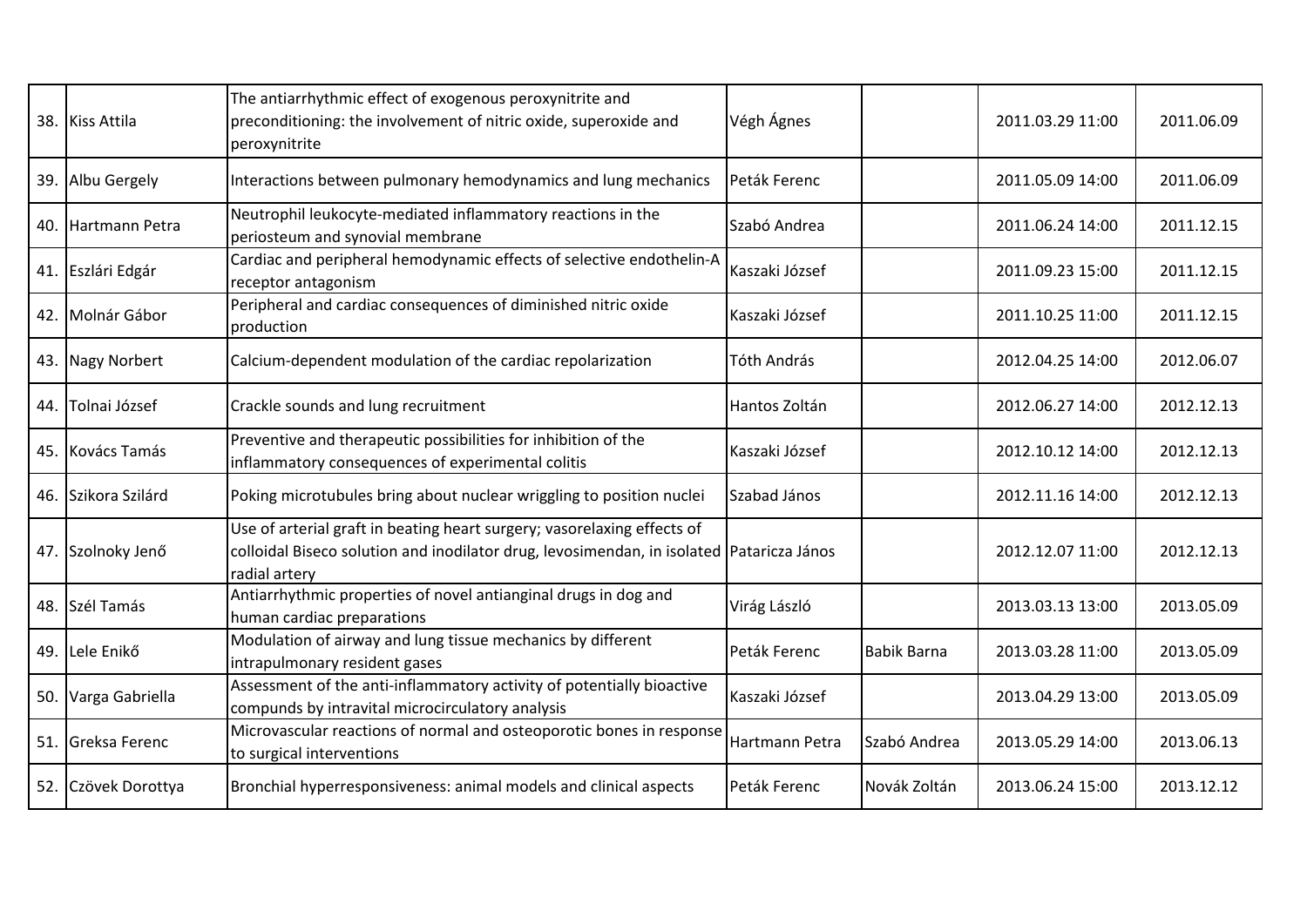|     | 53. Erces Dániel     | The role of N-methyl-D-aspartate receptors in colon motility disorders   Kaszaki József                                                                                                        |                     |              | 2013.06.26 14:00 | 2013.12.12 |
|-----|----------------------|------------------------------------------------------------------------------------------------------------------------------------------------------------------------------------------------|---------------------|--------------|------------------|------------|
|     | 54. Kovács Mária     | Changes in gene expression following cardiac pacing-induced delayed<br>cardioprotection in the canine heart                                                                                    | Végh Ágnes          |              | 2013.07.03 11:00 | 2013.12.12 |
|     | 55. Gönczi Márton    | Functional role of gap junctions in early and delayed cardioprotection<br>induced by nitric oxide donors and rapid cardiac pacing                                                              | Végh Ágnes          |              | 2013.07.03 14:00 | 2013.12.12 |
|     | 56. Vass Andrea      | Inflammatory activation after experimental cardiac tamponade and<br>the effects of complement C5a inhibition                                                                                   | Kaszaki József      |              | 2013.09.30 15:00 | 2013.12.12 |
|     | 57. Tőkés Tünde      | Neuroprotective effects of phosphatidylcholine and L - alpha -<br>glycerylphosphorylcholine in experimental inflammation                                                                       | <b>Boros Mihály</b> |              | 2013.12.16 13:00 | 2014.04.10 |
|     | 58. Ambrus Nóra      | Levosimendan has a prolonged antispasmodic effect in isolated human<br>radial artery bypass grafts and inhibits thrombin-induced aggregation<br>of human platelets in vitro                    | Pataricza János     |              | 2014.01.17 14:00 | 2014.04.10 |
|     | 59. Légrády Péter    | The role of the sympathetic nervous system in the patomechanism<br>and the therapy of hypertension                                                                                             | Ábrahám György      |              | 2014.03.26 15:00 | 2014.06.05 |
| 60. | Tarján Miklós        | Diagnostic problems and prognostic factors in prostate cancer                                                                                                                                  | Cserni Gábor        |              | 2014.04.23 15:00 | 2014.06.05 |
|     | 61. Prorok János     | Studies on the role of disturbed Ca2+ homeostasis in the<br>pathomechanism of the cardiac effects of experimental diabetes using Tóth András<br>conventional and novel experimental techniques |                     |              | 2014.04.29 14:00 | 2014.06.05 |
|     | 62. Koncz István     | Cellular cardiac electrophysiological effects of HCN channel blockers                                                                                                                          | Varró András        | Virág László | 2014.07.11 14:00 | 2014.12.11 |
| 63. | Tóth-Lipták Judit    | Immunophenotypic marker analysis of hairy cell leukemia in paraffin-<br>embedded bone marrow trephine biopsies                                                                                 | Krenács László      |              | 2014.09.11 15:00 | 2014.12.11 |
|     | 64. Vörös András     | Various Aspects of Ki-67 Immunohistochemistry Determined<br><b>Proliferation In Breast Cancer</b>                                                                                              | Cserni Gábor        |              | 2014.11.03 14:00 | 2014.12.11 |
| 65. | <b>Tuboly Eszter</b> | New therapeutic and diagnostic approaches with which to influence<br>mitochondrial dysfunctions                                                                                                | <b>Boros Mihály</b> |              | 2014.11.27 14:30 | 2014.12.11 |
|     | 66. Garab Dénes      | Local and remote microcirculatory effects of transient ischemia of the<br>lower extremities in rats                                                                                            | Szabó Andrea        |              | 2014.12.08 14:00 | 2014.12.11 |
|     | 67. Gerullis Holger  | Autologous plasma coating - a new approach for improvement of the<br>biocompatibility of mesh implants                                                                                         | <b>Boros Mihály</b> |              | 2014.12.17 15:00 | 2015.04.02 |